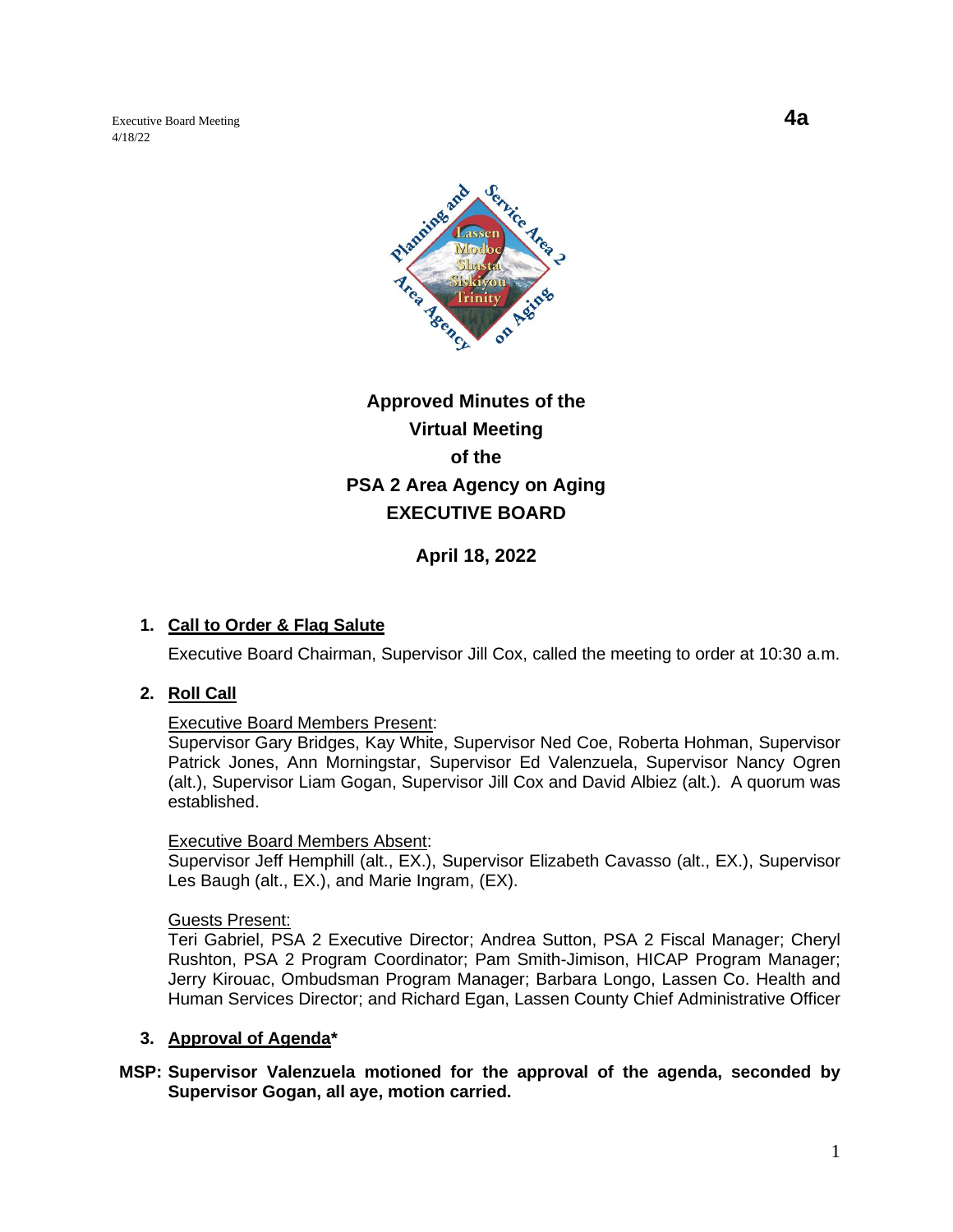Executive Board Meeting **4a**  $4/18/22$ 

#### **4. Approval of Consent Agenda\***

#### **MSP: Supervisor Coe motioned for the approval of the consent agenda, seconded by Supervisor Jones, all aye, motion carried.**

# **5. Open Session**

None.

# **6. Executive Board's Report**

Director Gabriel noted the letter included in the meeting packet from Supervisor Les Baugh from Shasta Co. thanking the Executive Board for their efforts as he steps into an Alternate member position with the PSA 2 Executive Board.

# **7. Advisory Council Report**

In the absence of the Advisory Council Co-Chairman, Director Gabriel read a brief report on Advisory Council activity which included an update on CalFresh Healthy Living benefits, Nutrition Education efforts in support of the Healthy Brain Initiative to combat Dementia and Alzheimer's Disease, and Bingocize, a virtual program to promote socialization and nutrition education. Transportation opportunities available in each county and transportation advocacy are also discussed. Members continue to attend the Triple A Council of California until a new Advisory Council Chairman is elected. Food Bank activity is also addressed at the Advisory Council level through a representative from Dignity Health Connected Living's Food Bank. The Advisory Council is also preparing its yearend report for the Executive Board to present at the Collaborative Meeting in June. Director Gabriel will inquire with the Advisory Council if there is interest in hosting the Collaborative Meeting in person this year as meetings over the past two years have been held virtually. The Advisory Council also refined their activity in the FY 2022/2023 PSA 2 Area Plan Update objectives related to their involvement with Community Education efforts.

Director Gabriel added that efforts continue to recruit Advisory Council members in the counties with vacancies. A more engaging flyer has been developed to help stir public interest in the Advisory Council.

## **8. Executive Director's Report –** Teri Gabriel, Executive Director

a. Update on Program Services due to COVID-19 Pandemic & Related Funding:

Director Gabriel reported that communication continues with nutrition service providers on their plans to reopen their indoor dining services since the onset of the pandemic. Nutrition service providers are to include their contracted Registered Dieticians in developing the reopening plan as well as receiving feedback from their local Public Health department. The few centers that have already reopened are not seeing a large number of indoor program participation. Those centers which have no interest in opening to the public at this time may continue to serve meals in a drive-up method while the state remains in a Major Disaster Declaration mode.

Director Gabriel reported that on-site annual monitoring visits are being scheduled with those providers currently open to the public. For those programs which remain closed,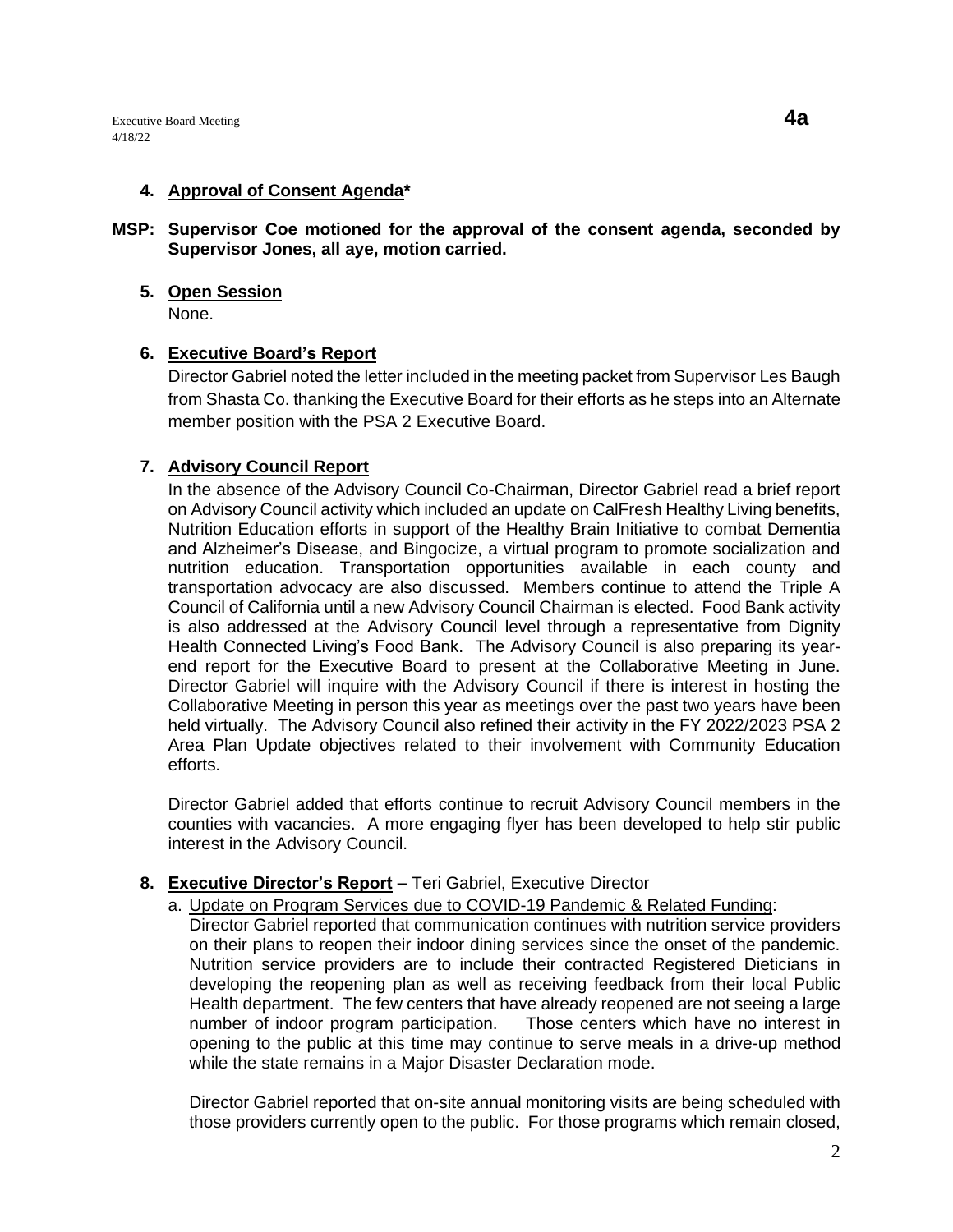the annual monitoring process will take place virtually. Director Gabriel briefly reviewed the annual provider program, fiscal, and data monitoring process.

Director Gabriel shared Health Insurance Counseling and Advocacy Program (HICAP) data related to Medicare counseling services provided in the last semi-annual report and during the Annual Open Enrollment Period. HICAP served 295 new clients who were new to the program; 1,220 clients were served overall in the same semi-annual period; and 834 clients were served during the annual Medicare open enrollment period. Director Gabriel commended the staff and volunteers of the HICAP program for their efforts during the open enrollment period. The HICAP Program Manager addressed the efforts the program has made to recruit HICAP volunteers in Trinity Co.

Director Gabriel reported that PSA 2 received approval from the California Department of Aging (CDA) for the purchase of one Ombudsman Program vehicle and awaits approval of the second vehicle for the program which were previously approved by the Executive Board. The Ombudsman Program Manager continues to work with Director Gabriel to develop a vehicle use policy which is targeted to be presented to the Executive Board at their May meeting. No vehicle had yet been purchased; however, both vehicles must be purchased prior to June 30, 2022. The Ombudsman Program Manager added that efforts are being made to identify a safe location to park the vehicles when not in use. Upon inquiry from Supervisor Bridges, the Ombudsman Program Manager responded that the vehicles would be based out of Redding and would be serving all 5 counties.

Director Gabriel also reported that efforts continue to release C.A.R.E.S. Act funding to contracted service providers in support of expanded nutrition services during the pandemic. Two nutrition service providers have requested to purchase vehicles with C.A.R.E.S. Act funding to support their nutrition services expansion in currently unserved areas in Siskiyou and Modoc Counties. The vehicle requests are currently being considered by CDA. With C.A.R.E.S. Act Title III B funding, the AAA will be providing Senior Activity Boxes and Telephone Reassurance services in the 5-county region for those seniors experiencing loneliness and isolation during the pandemic. American Rescue Plan Act (ARPA) funding will also be available to support contracted service providers during the pandemic. The contract was recently executed with CDA to receive ARPA funding in support of further expansion of programs and services in currently unserved areas.

Upon inquiry from Supervisor Bridges, Director Gabriel stated that COVID relief funds would be used to support the Lassen Co. and Trinity Co. nutrition programs and that only a portion of the Lassen Co. Area Plan allocated funds has been used to initiate the Dine Around Town program.

#### b. Update on Dignity at Home Fall Prevention Program:

Director Gabriel provided the Board with a recap of the Dignity at Home Fall Prevention Program. The program communicated with a total of 159 individuals, 103 were actually served by the program due to its income-based criteria limitations. The average age of those served was 72 and 9 disabled adults under the age of 60 were also served with the program. In the follow up program survey, the average rating of the program was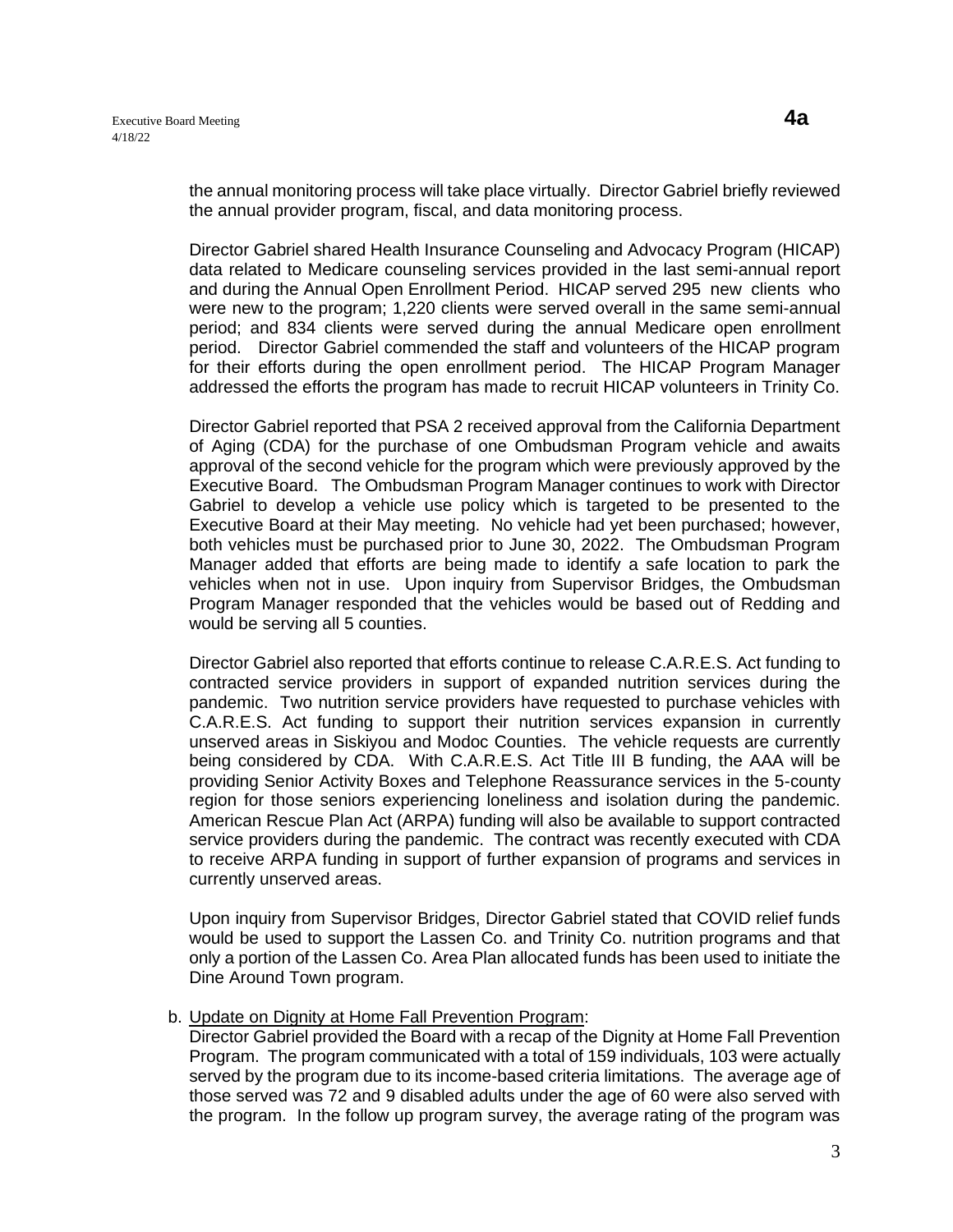4.5 out of 5. Lower scores were due to the delay in participants receiving the equipment from Everything Medical prior to the survey process. The top devices provided to program participants were grab bars, grabber reacher tools, medication management, toilet seat risers and toilet safety frames. Fifteen of the oldest population served were provided with electronic reclining chairs to aid in avoiding falls. The top program marketing tools included radio ads, mailers, TV ads, Adult Protective Services and In-Home Supportive Services. The follow up survey also indicated that few program participants had fallen since receiving the equipment and many participants expressed having a reduced fear of falling since receiving the equipment. Many program participants felt their homes were safer since the fall prevention assessment was conducted by Everything Medical in Redding, a partner in the fall prevention program by providing the medical equipment to the homes of program participants. Director Gabriel shared a few positive comments from the Dignity at Home Fall Prevention program participants and thanked the Program Coordinator, Andi Ruiz, for the success of the program. Of the \$143,750 allocated to the program, the AAA spent \$135,932 of the funds to date which is comprised of Everything Medical's assessments, equipment and staff time. The program is targeted to return in the next fiscal year without the income-based criteria limitation.

c. Update on Direct Senior Nutrition Program:

Director Gabriel stated that efforts continue to finalize the agreement with Dignity Health Connected Living (DHCL) on the Trinity Senior Nutrition Program. She further explained that the PSA 2 Auditor found it important to ensure this agreement did not conflict with the original PSA 2 contractual agreement with DHCL. Language revisions are being made and further discussion will take place with DHCL to ensure PSA 2 is only being billed for the actual cost of the meal. The Program Coordinator from Weaverville has completed his training and even visited the DHCL nutrition program for on-site training on meal distribution. Once the Agreement with DHCL is executed, the Program Coordinator will begin contacting program participants to inquire on interest to participate in the program. Background checks have been completed for the program staff and volunteers. The Trinity Senior Nutrition Program will serve 20 individuals twice per week with a combination of hot and frozen meals for a total of 5 meals per week.

Director Gabriel reported that efforts continue toward the Dine Around Town nutrition program in Lassen Co. With the support of Lassen Co. Health and Human Services Agency (HHSA), potential partnering restaurant menus have been sent to the PSA 2 Registered Dietician for review and modification to achieve compliance with the Dietary Guidelines for Americans. Efforts also continue to fill the Program Coordinator position in partnership with Lassen Co. HHSA and program agreements for participants and restaurants have been customized for the PSA 2 sponsored program. With the review of the menus from various restaurants, the program hopes to offer a variety of menu options for program participants. Supervisor Bridges expressed his disappointment that the program has not already been initiated since there are seniors not receiving meals through Lassen Senior Services. He also stated a letter from Lassen Senior Services indicated that they will no longer be serving meals in Westwood since they cannot afford it. In response to Supervisor Bridges' concern on the timeline to start the Dine Around Town program, Director Gabriel stated that the program requires other supporting partners such as the PSA 2 Registered Dietician to modify existing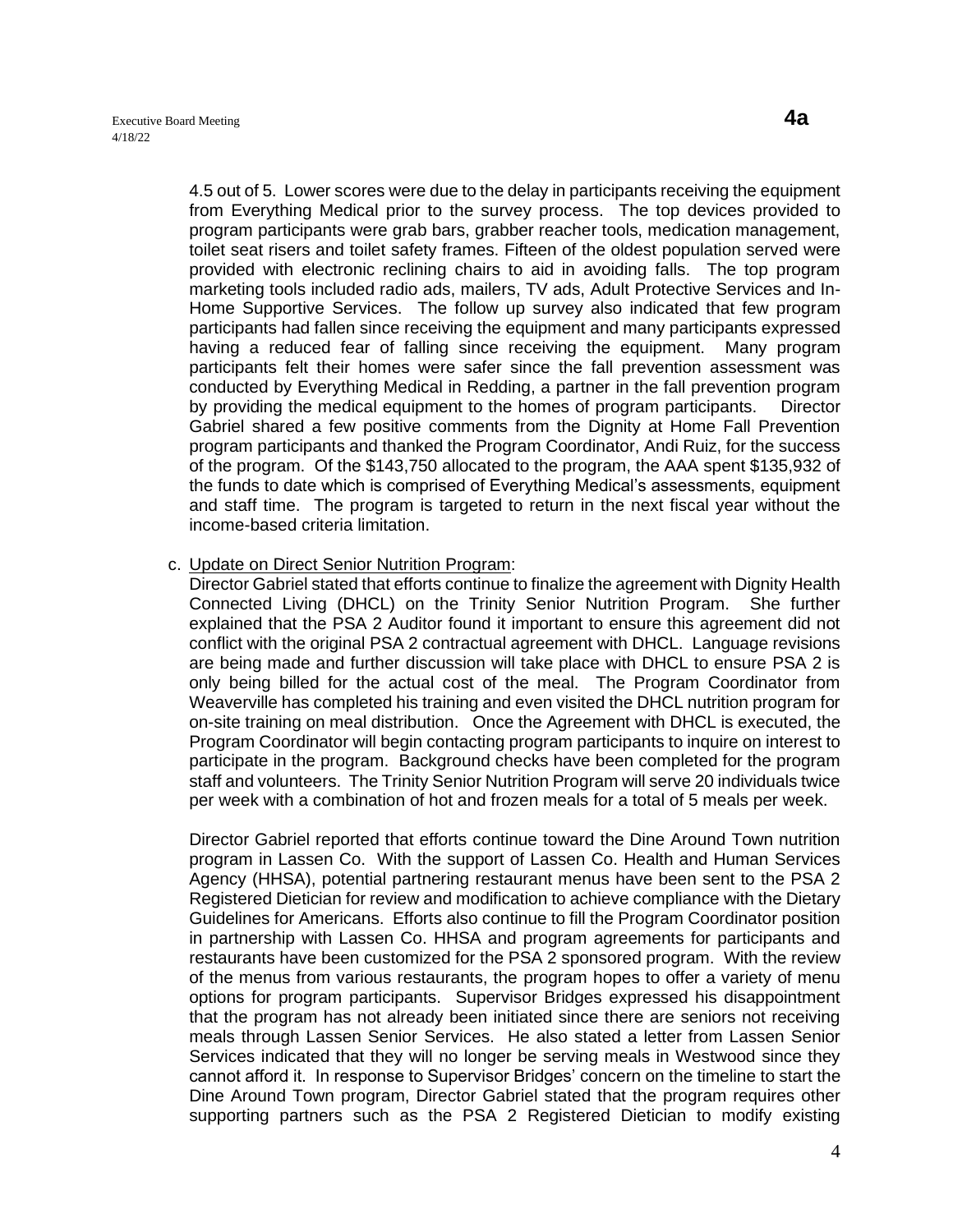restaurant menus. Supvr. Bridges further stated that he does not know the particulars on why Lassen Senior Services is not receiving PSA 2 funding, but it has been 2 years since receiving allocated funds from PSA 2. Director Gabriel offered to meet with Supvr. Bridges to review the history with Lassen Senior Services and also referred Supvr. Bridges to the PSA 2 website where he could find the minutes from the Executive Board meetings dating back to October 2020 demonstrating that PSA 2 made extensive efforts to rectify the matter with Lassen Senior Services. Upon Supvr. Bridges' suggestion to address the matter with the individual at the root of the problem at Lassen Senior Services, Director Gabriel explained that it is the responsibility of the program's board to make a decision pertaining to an individual employee. Richard Egan, Lassen Co. CAO, expressed his understanding that it was the PSA 2 Executive Board which agreed to discontinue funding to Lassen Senior Services and asked that Lassen Senior Services be informed of what changes need to be made to become eligible to compete for PSA 2 funding. Director Gabriel stated that PSA 2 Auditors provided a list of recommendations to the Director of Lassen Senior Services to rectify the matter. The first recommendation was to perform an audit along with performing other detailed steps and Lassen Senior Services did not respond to that request by the established deadline. For the sake of the new members on the Executive Board, Supvr. Valenzuela briefly explained that the circumstances related to Lassen Senior Services were addressed over a lengthy period of time and was not an overnight decision. He suggested that those in attendance review the Executive Board meeting minutes to understand the circumstances behind their decision. He had previously suggested that Supvr. Bridges meet with the former Supvr. in his district to be updated on the matter which Supvr. Bridges declined. Supvr. Valenzuela further explained that the PSA 2 Executive Board does not oversee the board of other service providers and used himself as an example in the responsibility to recruit Advisory Council members in their own counties. Supvr. Valenzuela suggested Director Gabriel meet with Executive Board members seeking further explanation on the Executive Board's decision regarding Lassen Senior Services as the discussion was not agendized for this meeting. David Albiez from Trinity Co. [and Board member from Golden Age Center] agreed with Supvr. Bridges' concern with the lack of PSA 2 funding to support the services in his community to which Director Gabriel stated she would contact him to schedule a meeting to discuss the discontinuation of PSA 2 funding with Golden Age Center.

## d. Update on Master Plan for Aging Initiatives:

Director Gabriel announced the Hub & Spokes virtual meeting hosted by the California Department of Aging for a briefing on the Town Hall meetings and public surveys conducted last year related to the overall structure of aging and disability services in the state. The briefing on the outcome of the process is scheduled for April  $20<sup>th</sup>$ . While there has been no decision made by CDA on moving forward on the structure of aging and disability services, this is a report on the data analysis outcome.

Director Gabriel reported that she continues to participate in Diversability Advocacy Network virtual meetings with aging and disability advocates on developing a local Master Plan for Aging to break down the silos in serving the aging and disabled populations. This Disability Action Center is a member of the group which received funding from the SCAN Foundation to develop a rural Master Plan for Aging. At this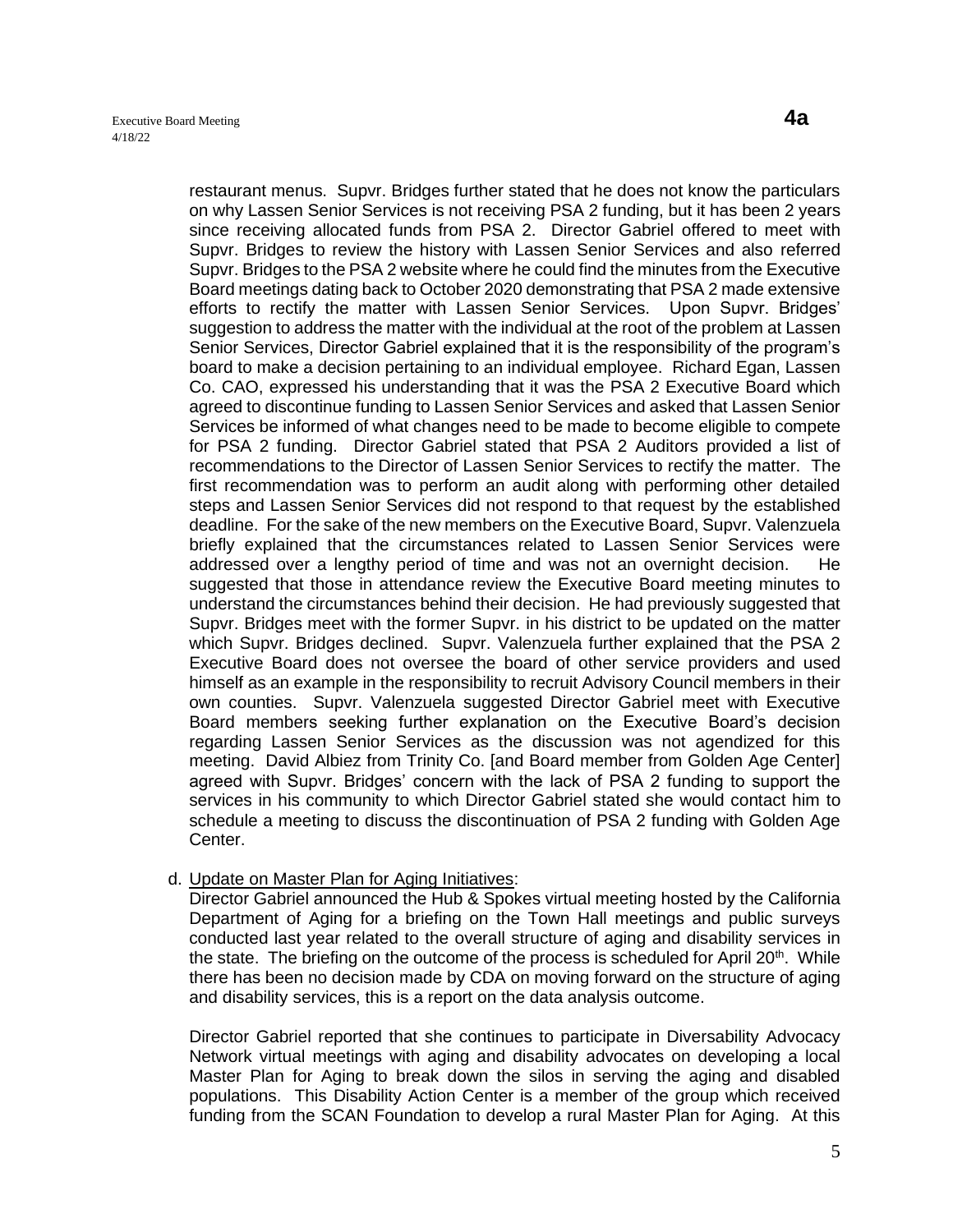time, only Shasta Co. is included in the process along with other PSA 3 counties. The plan is to share the rural Master Plan for Aging with other rural counties once the plan is approved by the SCAN Foundation.

Director Gabriel announced that she continues to attend meetings related to CalAIM – California Advancing and Innovating MediCal. Funding is available to support Enhanced Care Management and Community Support Services in our region and a discussion with a representative from Anthem Blue Cross will be scheduled to address how PSA 2 services can be supplemented through CalAIM. The CalAIM programs will target hard-to-reach individuals and individuals with special concerns.

#### e. Other Agency Activity:

Director Gabriel shared that the CA Association of Area Agencies on Aging will be hosting their annual conference next month in Glendale with a livestreaming option to be announced soon.

Director Gabriel announced that FY 2022/2023 funding Planning Estimates have been released by CDA. She explained that the board meeting in May normally addresses the Administrative and Program funding allocations for all counties over the next fiscal year. FY 2022/2023 budgets will be presented at the next board meeting. The HICAP budget will not be included in this process as the program is currently on a different budget schedule. Director Gabriel reported that, preliminarily, there appears to be a significant reduction to the HICAP budget. Budget reduction strategies are already being discussed with the Program Manager.

Director Gabriel reported that the California Senior Legislature (CSL) election process concluded on March  $31<sup>st</sup>$  with one eligible candidate from Shasta Co. submitting an application for the Senior Assembly member seat. The Advisory Council is the voting body to elect CSL candidates and the formal CSL election will take place during their April meeting. There remains a vacancy for the Senior Senator seat and interested parties may still apply for this position. Director Gabriel provided a brief background on the CSL Assembly member candidate from Redding.

Director Gabriel announced the Siskiyou Senior Ride Thru event in Montague which will be hosted by PSA 2 next month to provide resource materials from community partners who also serve aging and disabled adults in the area.

Director Gabriel also announced a Senior Rally Day virtual event on May 3<sup>rd</sup> hosted by the Commission on Aging next month. The California Department of Aging and CA legislators will address the progress made with the Master Plan for Aging and the state budget.

Director Gabriel also announced her virtual introductory meeting with CDA Director, Susan DeMarois. The greatest unmet needs in the PSA 2 region were addressed and, since transportation continues to be one of the top 5 unmet needs, Director DeMarois invited Director Gabriel to participate in the Master Plan for Aging statewide Transportation Subcommittee meetings to represent the unique needs of rural communities. In meeting with the CDA Director, Director Gabriel noted that in the past,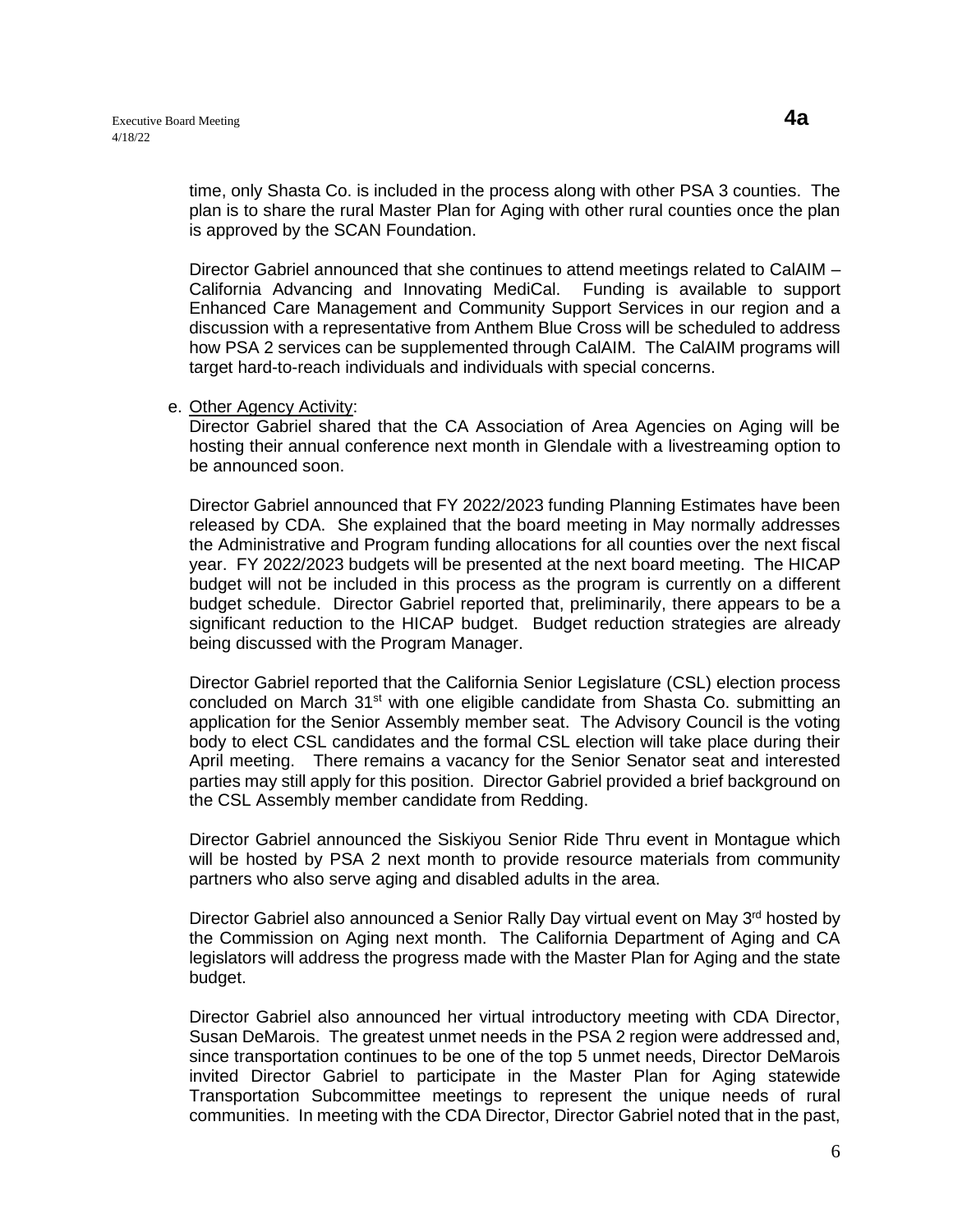a CDA Director participated in an in-person PSA 2 Executive Board meeting to which Director DeMarois agreed to participate in an upcoming virtual board meeting. Supvr. Valenzuela recommended the CDA Director be invited to an upcoming Executive Board meeting and stated the importance of engaging with individuals outside our normal sphere of influence for a third-party perspective.

## **9. Approval to the Proposed Fiscal Year 2022/2023 Area Plan Update\***

Director Gabriel explained to the board members the 4-year Area Plan and Needs Assessment survey process as it relates to the Area Plan Updates. She further explained that the Goals and Objectives for the Area Plan are developed based on the outcome of the Needs Assessment survey results and with the influence of the Advisory Council. Director Gabriel walked the board members through the Area Plan Update pointing out the specific areas being updated which included the overall PSA 2 demographic information, updated language on Advisory Council involved Objectives, the condensed list of PSA 2 Community Education and Coordination objectives, program service unit plans based on actual services provided the prior full fiscal year, targeted services for various programs, Elder Abuse Awareness campaign efforts, and the outcome of the Area Plan Update related Public Hearing hosted on March 23<sup>rd</sup>. This year, the Public Hearing welcomed 12 guests and Director Gabriel acknowledged Supvr. Valenzuela's recommendation last year to run display ads in local newspapers to increase public participation in the Public Hearing. Participants new to PSA 2's Public Hearing were invited to join the Advisory Council in those counties with vacancies. Comments made by the public included appreciation for PSA 2 community education efforts in rural communities, an inquiry on when the local dining center would reopen, a statement that the participant wished he had heard of the Public Hearing earlier, a comment that PSA 2 services are exemplary and is apparent on how the services impact their community, gratitude for PSA 2 services in their community, and the desire to know more about PSA 2 services available in their community. Only the Objectives that have been changed from the prior year are listed in red which Director Gabriel addressed with the board. Director Gabriel explained that the Area Plan Update is due to CDA by May  $1<sup>st</sup>$  annually. Any adjustments needed will be addressed with CDA prior to their approval of the Area Plan Update. Director Gabriel noted that, although the Lassen and Trinity Co. nutrition programs are pilot projects offered as a direct service of the AAA, CDA requires the AAA to reflect the request to provide direct nutrition services in the Area Plan Update.

## **MSP: Kay White motioned to Approve the Area Plan Update, seconded by Supervisor Bridges, all aye, motion carried.**

## **10. Approval of Required Independent Audits from All PSA 2 Contracted Service Providers\***

Director Gabriel explained the need to respond to CDA's Letter of Audit determination for fiscal years 2016-17 through 2017-18 with corrective action related to the finding involving the service provider contract resolution process. Currently, contracted service providers receiving over \$750,000 in PSA funds are required to conduct an annual audit. Most service providers contracted with PSA 2 are already completing audits due to the level of funding they receive from other grants. Two current service providers do not complete audits and PSA 2 relied on the fiscal monitoring process to determine appropriate use of PSA 2 funding. In reviewing this process with the PSA 2 Auditor, to reach compliance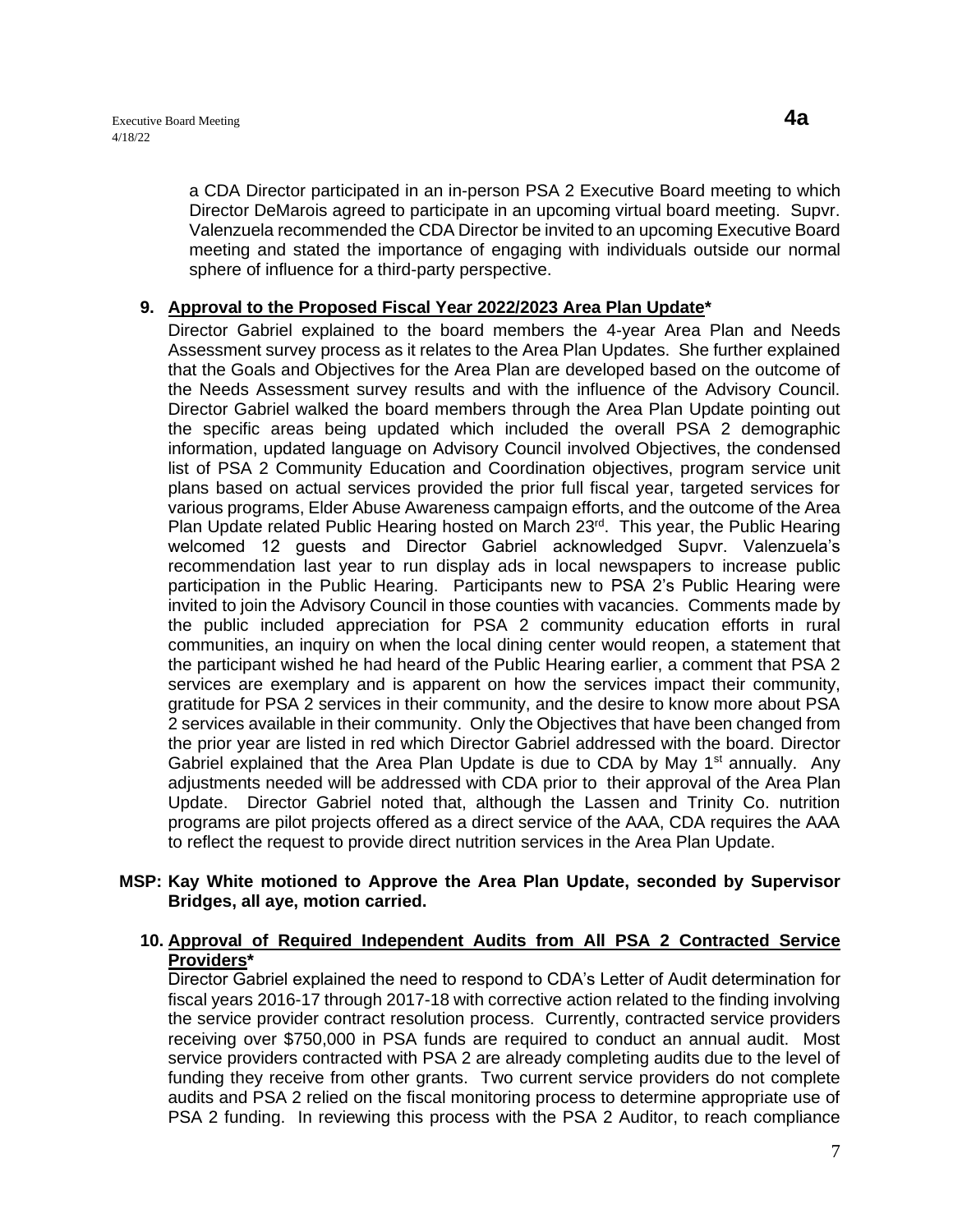with the contract resolution process, the AAA is seeking the Executive Board's approval to request audits from all PSA 2 contracted service providers. This will allow the service providers to work with their local auditor to verify the appropriate use of PSA 2 funding. This audit would not be Single Audit such as that conducted with PSA 2. The recommended Yellow Book audit would be less costly and could be conducted by a contracted CPA. Once the Yellow Book audit is complete, the PSA 2 Fiscal Manager can review it along with the PSA 2 Auditor to verify that PSA 2 funding has been used appropriately. In querying other rural AAAs in the state, they also expressed concern with unaudited service providers and will either begin to require audits or have already required audits of their subcontractors. Director Gabriel reflected on the cost to conduct the forensic review of Lassen Senior Services by the PSA 2 Auditor in the amount of \$21,000 when that organization declined to have an audit performed. The PSA 2 Auditor found that their financials were unauditable. Director Gabriel also reported that upon current review of Roderick/Hayfork Senior Center's financial records, it was determined that a former employee used PSA 2 funds for personal purchases during the time the center was closed due to the pandemic and with no board members were present to oversee the use of program funding. PSA 2 funding will need to be recovered from this service provider; however, the dollar amount has not yet been determined. Roderick/Hayfork's governing board is aware of the situation and agrees that this was an inappropriate use of PSA 2 funding. The program is very much on board with resolving the issue, returning the misappropriated funds to PSA 2, and the board has agreed to conduct an audit since the program has had audits conducted in the past. Director Gabriel added that non-profits which have had audits conducted become eligible to apply for other grants available to support their programs.

Kay White inquired on the depth the Yellow Book audit would review. Director Gabriel stated this process is new to PSA 2 as well and learned the cost is approximately \$2,500 to \$3,000 which is allowable with PSA 2 program funding.

David Albiez inquired on the frequency of the Yellow Book audit to which Director Gabriel responded annually due to the annual funding streams and audits conducted by CDA. Mr. Albiez expressed his concern for smaller organizations like Golden Age Center which often operate in a deficit. He felt the additional administrative requirement causes a financial and time-consuming burden on smaller organizations making it difficult to administer the program for the seniors it serves. Director Gabriel acknowledged the concern of the burden on service providers to conduct an audit; however, with the recent increase in PSA 2 funding, it is feasible for programs to afford an audit which could potentially keep the program from losing PSA 2 funding due to misappropriated funds. Director Gabriel also noted that any new service provider applying for PSA 2 funds in the RFP process is required to submit an audit with their application to verify the financial viability of the organization. Upon inquiry from Mr. Albiez, the PSA 2 Fiscal Manager confirmed audits are required to be conducted annually.

#### **MSP: Kay White motioned for the Approval of Required Independent Audits from All PSA 2 Contracted Service Providers, seconded by Supervisor Bridges, all aye, David Albiez opposed, motion carried.**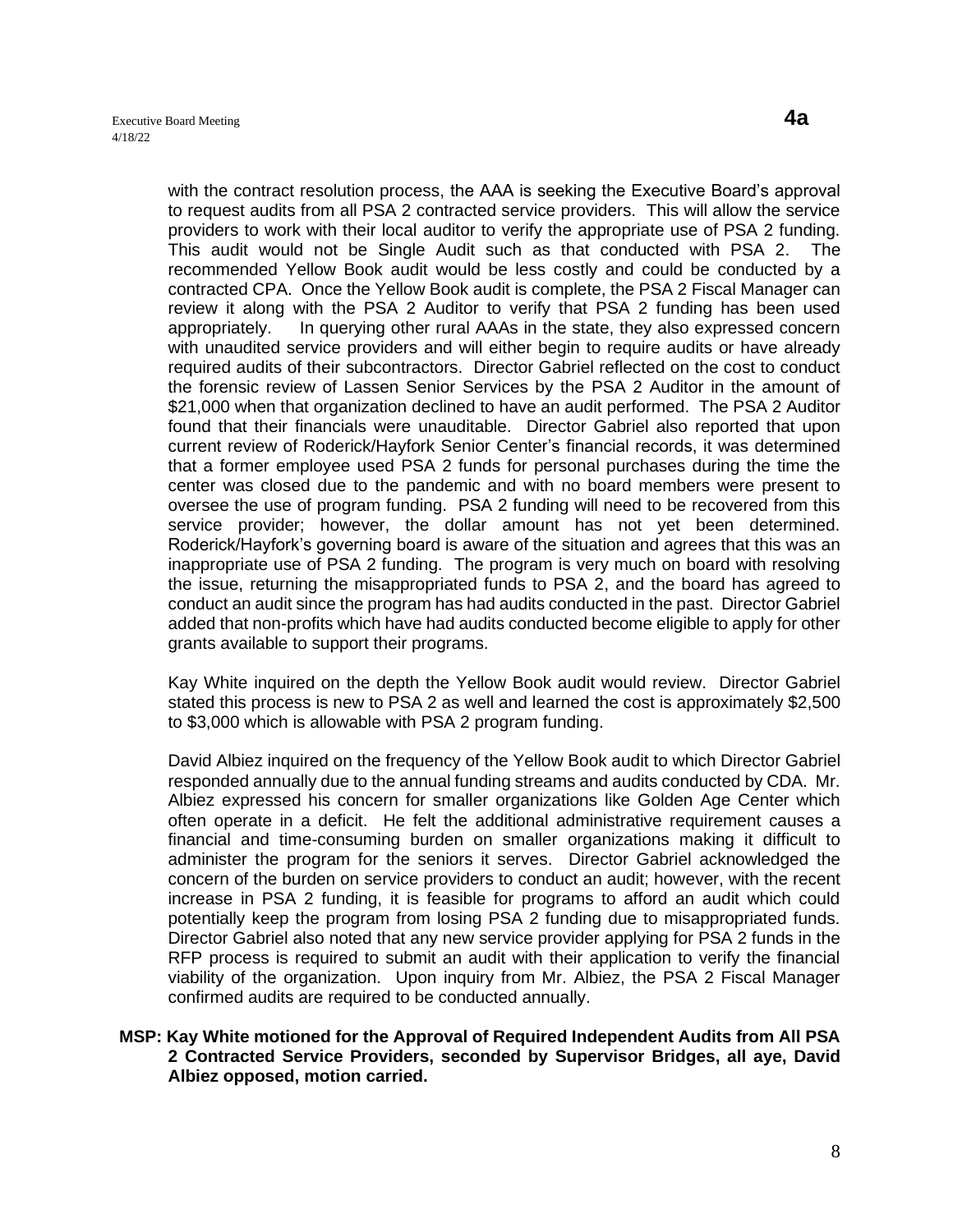## **11. Approval to Extend Trial Period for Trinity Senior Nutrition Program\***

Director Gabriel revisited last meeting's discussion regarding the timeline for the Trinity Senior Nutrition Program. She referenced the excerpt provided from the September 20, 2021 Executive Board meeting which indicated that the program's success would be reevaluated on the spring of 2022. Efforts continue to fine tune the language in the Agreement with Dignity Health Connected Living. PSA 2 seeks the Executive Board's approval to extend the trial period of the program until September 30, 2022 with C.A.R.E.S. Act funding. The success of the program will be reevaluated as the C.A.R.E.S. Act funding expiration period approaches.

Upon inquiry, Director Gabriel explained that C.A.R.E.S. Act funding will be used to support the program since the use of Area Plan funding expires on June  $30<sup>th</sup>$  and C.A.R.E.S. Act funding remains available until September 30, 2022.

## **MSP: Supervisor Bridges motioned for the Approval to Extend Trial Period for Trinity Senior Nutrition Program, seconded by Kay White, all aye, motion carried.**

## **12. New Business:**

The next scheduled meeting of the Executive Board is scheduled on Monday, May 16, 2022. Upon inquiry by Supvr. Bridges on when in person meetings would resume, Director Gabriel explained that meetings had been held in Burney (Shasta Co.) and that a new location would need to be identified. The opportunity to conduct hybrid meetings may also be a possibility for those who wish to continue participating virtually. Chairman Cox expressed her favor of virtually meetings in consideration of the travel time necessary to reach the meeting location. Ann Morningstar stated that she has seen an increase in participation in the meetings being conducted virtually than with face-to-face meetings. Supvr. Valenzuela reflected on the rotation of board meeting locations throughout the PSA to become familiar with the service provider sites. He also favored the idea of hybrid meetings due to greater participation and cost savings. David Albiez suggested virtual tours of provider locations periodically for board meetings. Supvr. Valenzuela concurred and added that local Board members for the service providers could be invited to participate in the Board meeting to introduce themselves as the decision makers for their programs. Ombudsman Program Manager, Jerry Kirouac, recommended prior approval from program participants before filming at a particular program site due to HIPAA regulations.

Director Gabriel announced that May is Older Americans Month and proclamations have been sent to each county's respective Board Clerk to adopt the Older Americans Month Proclamation in their county. Older Americans Month is introduced each year by the Administration on Community Living and this year's theme is "Age My Way."

## **13. Old Business:**

None.

## **14. Correspondence:**